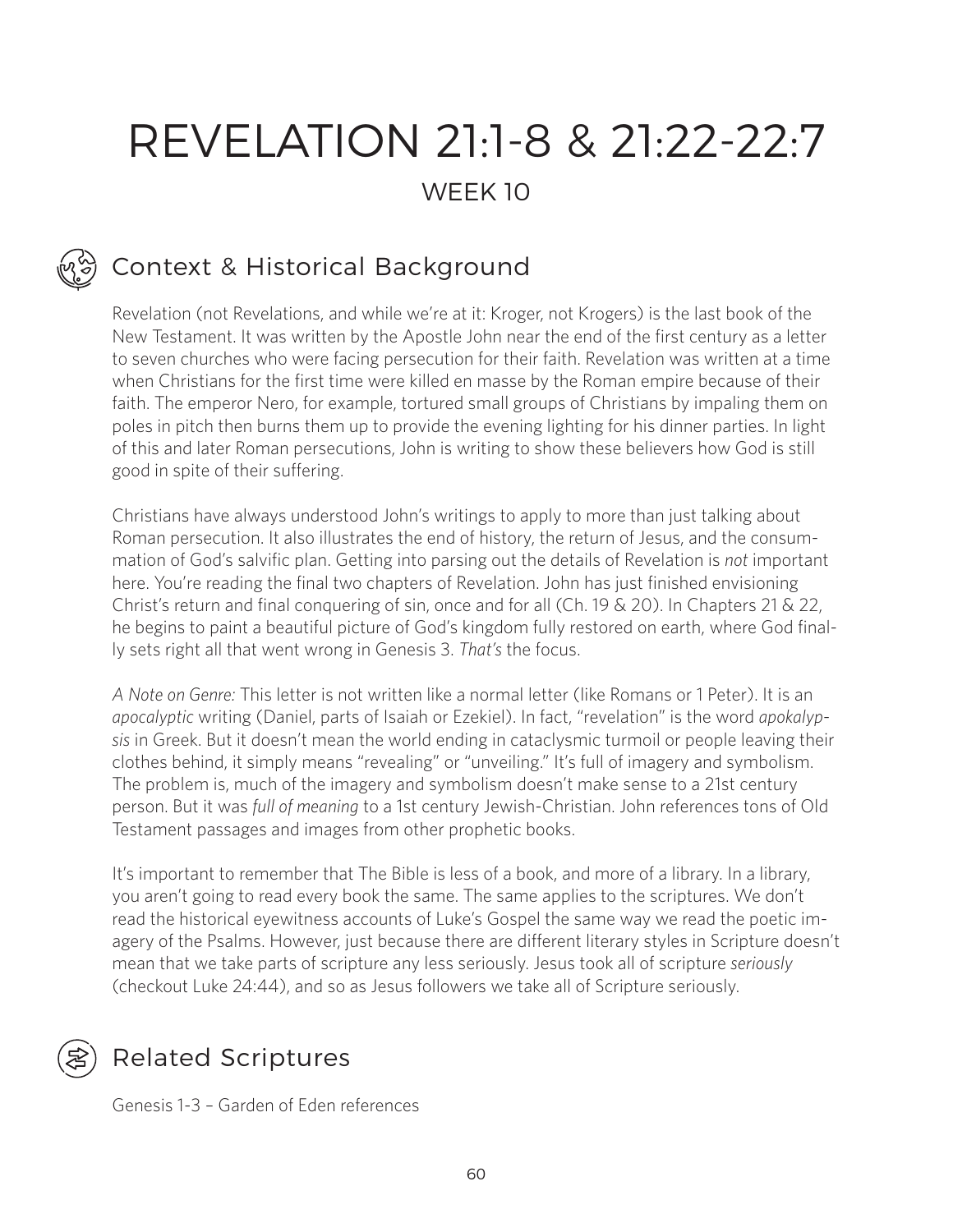Hebrews 11:16 – Longing for a heavenly country, God's prepared city Ephesians 5:25-27 – The Church as Christ's bride

#### $\left[\begin{smallmatrix}\hspace{.2mm}0\1\end{smallmatrix}\right]$ Key Terms

"Apocalypse": a Greek word meaning "revelation", "an unveiling or unfolding of things not previously known and which could not be known apart from the unveiling"

*'Apocalyptic' writings* are a style of prophetic writing that derives from Hebrew culture, often assuming a crisis situation where hope lies in God's promised future intervention.

**Jerusalem**: Israel's holy city, where the temple of God is, and the temple is God's dwelling place with his people.

*Alpha & Omega*: These are the first and last letters of the Greek alphabet.

### Key Themes

**The "With-God" life is restored**: All the pain and sadness of this life has been removed once and for all. Most importantly, the "with-God" life has been restored. God is with his people, and his people are with Him. The curse of sin and death that alienated us from God has been broken (22:3). The relationship with the one who is the source of all goodness and beauty and peace has been restored—no longer felt in glimpses or moments, but fully and forever. They are so fully restored to the presence of God that by him they see all things (22:5).

*Heaven Comes Down*: Something interesting is going on here. *God's people don't leave Earth to go to Heaven. Heaven comes to God's people on Earth.* Our hope in Jesus isn't that we become floating cupids on clouds, laying around playing harps and singing worship songs in Heaven. We talk so much about going to heaven when we die, but actually the majority of the scriptures are not that worried about life after death. As N.T. Wright put it, the scriptures are concerned with "the life after life after death." And even weirder, that life starts *now*, as Jesus indicates in John 17:3.

We are not simply waiting around until we die to be with Jesus, finally leaving the sinful world behind. No, we can begin cultivating a Kingdom life— eternal life—now. Dallas Willard calls this "training for reigning." It's kind of cheesy, but it makes a great point. We can be transformed by God's grace, surrendering ourselves to Him through prayer and scripture and community. God is making us new, now!

**Hope in the midst of suffering**: But we can't forget that this life doesn't just suddenly become a cakewalk when we follow Jesus. We can cultivate a kingdom life now, but we will also experience troubles and struggles in this world. In John's final chapters of Revelation, we are given hope to help us persevere through the troubles of this life. In the end, *God himself* will wipe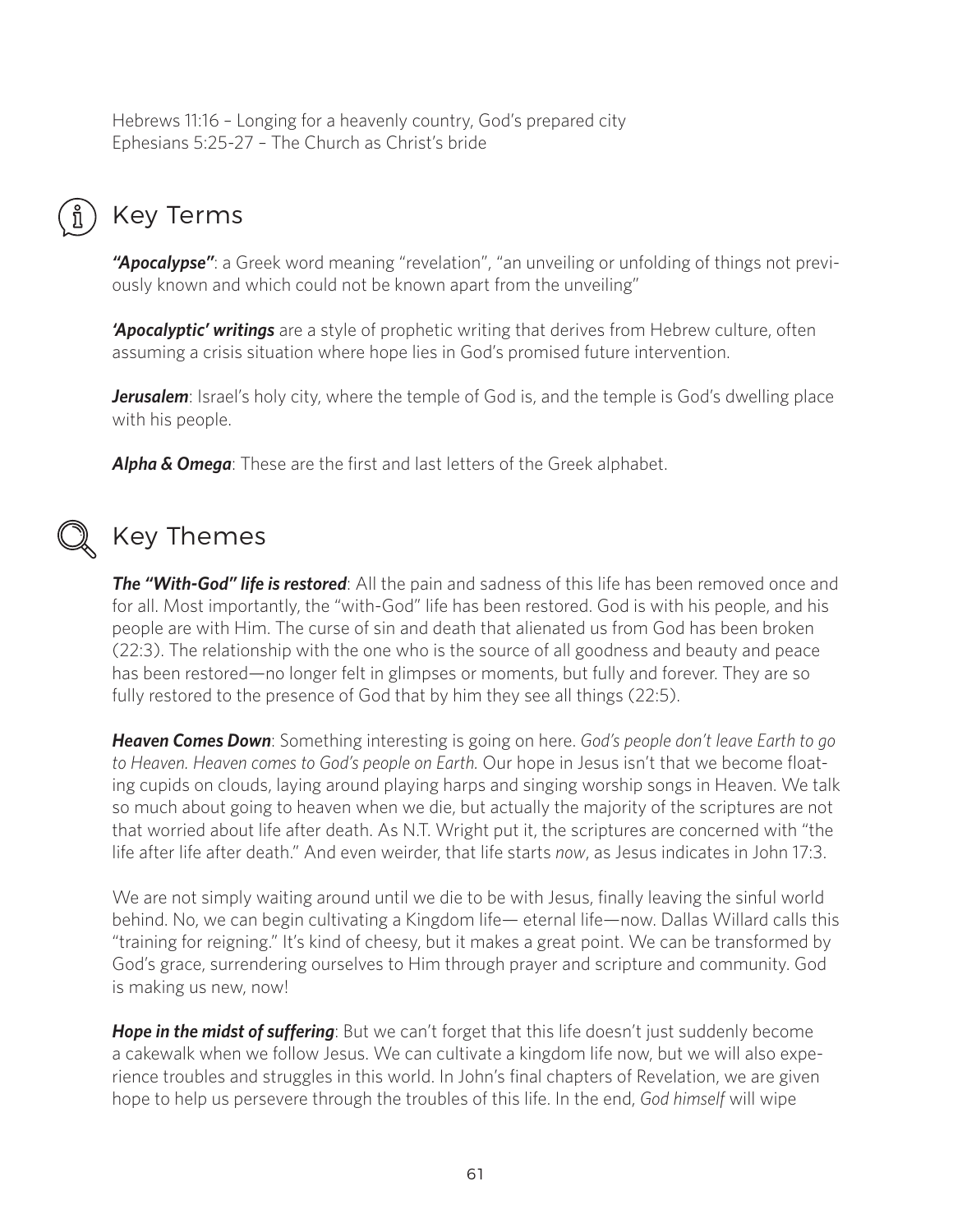away the tears from our eyes and sadness will be no more.

**Hope in the midst of false hopes**: But this hope isn't just for the ugliness of life! It's also for the "false beauties" of life. John offers us *true hope in the midst of false hopes*. It's as challenging today as it was for the churches John was writing to, maybe even more so for us! Instagram is a great example of this. Instagram is a really cool app, and it can be a really neat way to stay connected. But then sometimes it feels like it bombards me with '*if you just had this technology then you would be successful*' or '*if you just went to this restaurant then you would be satisfied*' or '*if you just took a golden-hour pic in a field of sunflowers then people would think you were cool*.' It's easy to catch ourselves wishing, *hoping* our lives could be as cool or adventurous or creative as the snapshots of life we see on Instagram. And that's the point: our hope isn't in adventure, or creativity, or being cool. It's in Christ! The life we long for—the ideal life, our true hope—is of a world without darkness, full of vibrancy and unending life. John reminds us that the life we truly hope for is found in the story of the God of the Bible.

### Quotes & Illustrations

*"I have come home at last! This is my real country! I belong here. This is the land I have been looking for all my life, though I never knew it till now...Come further up, come further in!" – Jewell the Unicorn, upon arriving in "Aslan's country."* 

C. S. LEWIS, *THE LAST BATTLE*

Because of the fall, death became the norm. Pain and suffering became the norm. But in God's new creation, these things have passed away. This is what life after life after death looks like. In *The Two Towers*, there is a scene where Frodo and Sam are ready to quit. But Sam gives a rousing speech that includes these very true lines:

*"But in the end, it's just a passing thing, this shadow. Even darkness must pass. A new day will come and when the sun shines it will shine out the clearer....Folk in those stories were holding onto something...that there's some good in this world and it's worth fighting for."*

#### J. R. R. TOLKIEN

*"The best we can hope for in this life is a knothole peek at the shining realities ahead. Yet a glimpse is enough. It's enough to convince our hearts that whatever sufferings and sorrows currently assail us aren't worthy of comparison to that which waits over the horizon."*

#### JONI EARECKSON TADA

*"Remember Whose you are and Whom you serve. Provoke yourself by recollection, and your affection for God will increase tenfold; your imagination will not be starved any longer, but will be quick and enthusiastic, and your hope will be inexpressibly bright."* 

#### OSWALD CHAMBERS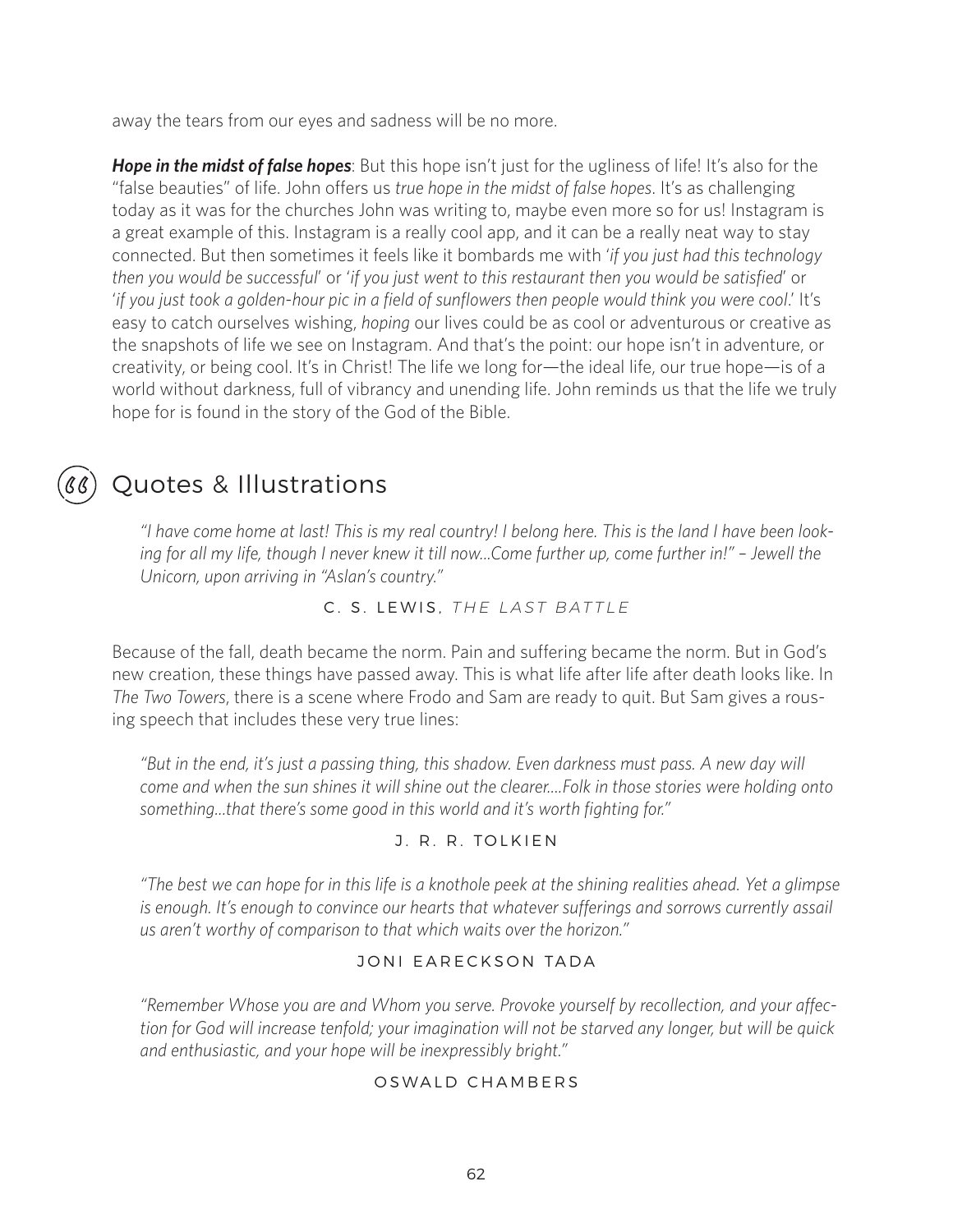*"Simply by our proximity to Jesus, we can bring hope and life to people and places trapped in discouragement and despair."*

### LOUIE GIGLIO

## Three Main Points

- 1. The entire trajectory of history is for God to be *with* his people, where we're made *fully* alive in his presence.
- 2. True hope is found in Christ alone, not the false hopes of our culture.
- 3. God's ending to his story gives our lives purpose *now*.

### Discussion Questions

- What are the images John uses to depict life in the presence of God? Will it literally look like this? What do these images suggest about what life redeemed and restored will be like?
- What are the false hopes of Americans? What are the false hopes of campus—the ones that your peers or your professors feed you? What are *your* false hopes—the things you pour yourself into, trusting that they'll fulfill you?
- How do you actually put your hope in God? What do you do?
- When you think about heaven, is it a place where you really want to be? Do you really believe that the New Heaven and New Earth will be better than life now? (*Use these questions to uncover misguided feelings about Heaven and Earth. A lot of us don't actually want to go to Heaven if it's just being spiritual and singing songs and giving up this life in some capacity. It's not that. This passage shows us that.*)
- How does this passage challenge your understanding of heaven and earth?
- What misconceptions about heaven and earth did you have?
- Is there anything confusing in this passage that you have a question about?
- What do you think God means when he says he's making everything new? Is the old stuff going away? Is it getting changed?
- We like to ignore the tough parts of Scripture sometimes, but John says God tells him certain people *won't* be part of this. What about these sins keeps people from God?
- God says that not only will he provide the thirst with water, but he'll do so "without cost from the spring of the water of life." This might be confusing, because it cost God a lot to save us, right? It cost the life of his son. What, then, does he mean here?
- What does this passage have to say about suffering in the end? How does Jesus' life and resurrection help understand what resurrected life will be like?
- How does this passage, then, shape how we understand suffering now? How do we suffer, if at all?